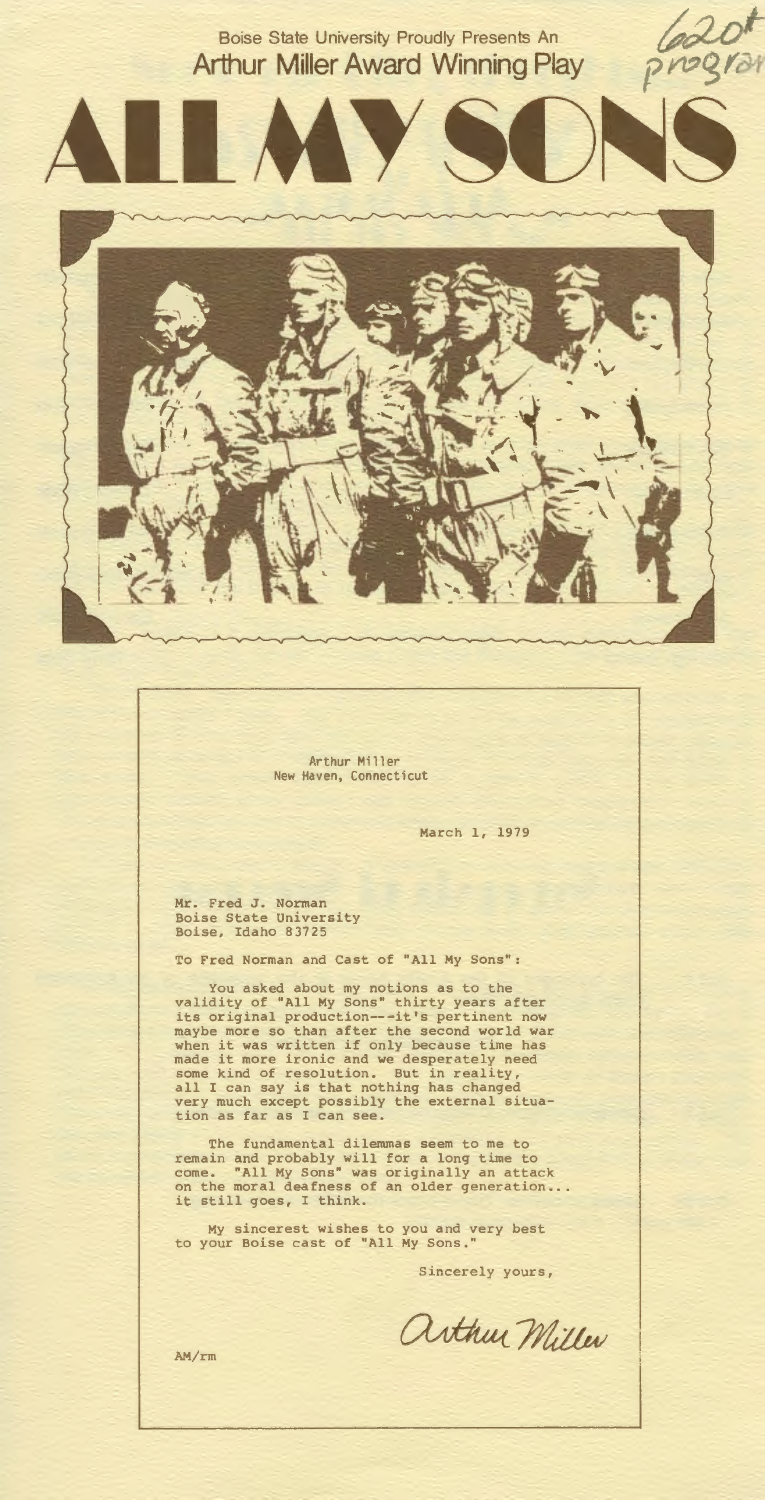## **Cast in Order of** Appearance



Act I The backyard of the Keller home in the outskirts of an American town. August 6, 1946.

Intermission (10 minutes)

Act II Scene as before. The same evening, as twilight falls.

Act III Scene as before. Two o'clock the following morning.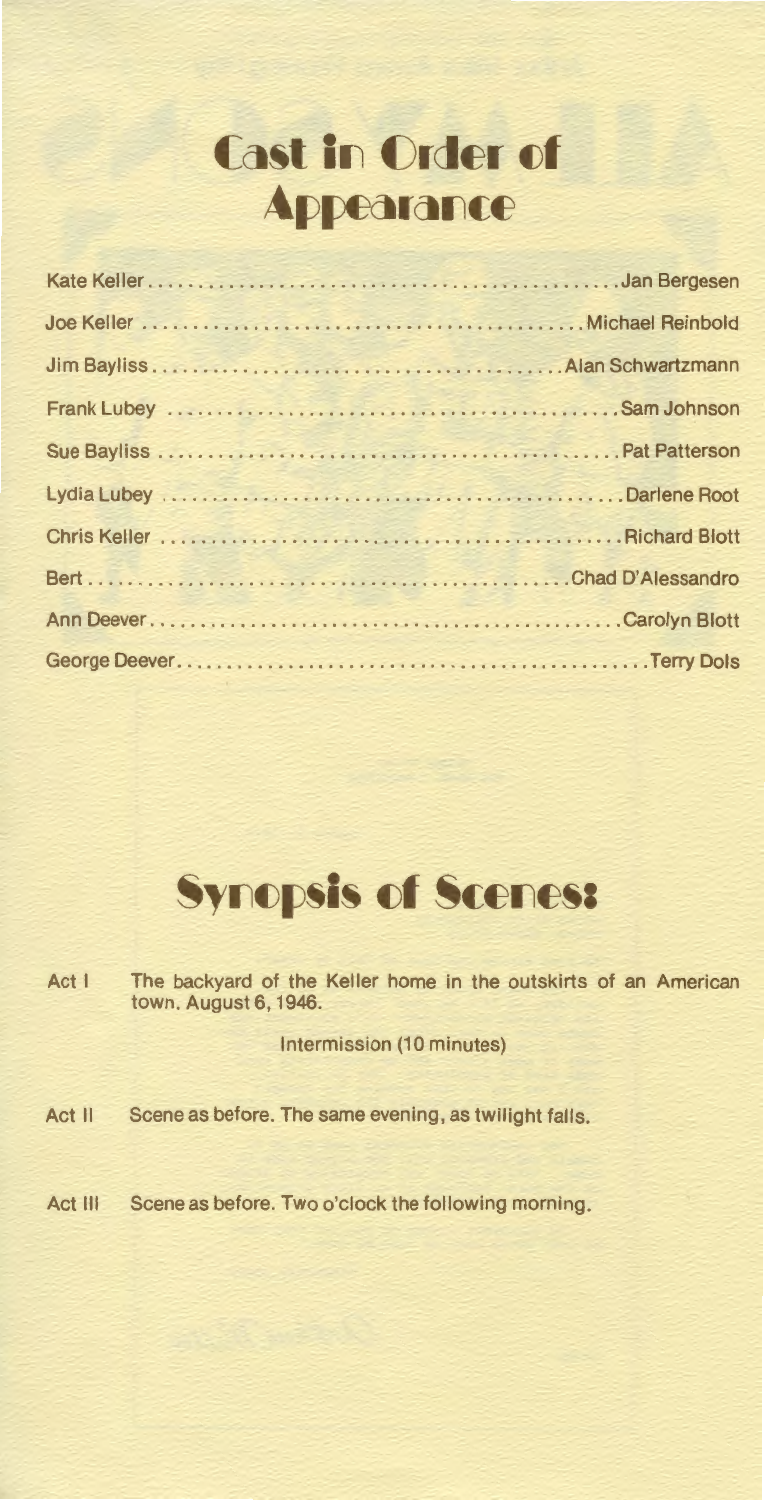## **lihe State of the Arts:** Developing the Thrill of Awe

The state of the arts in the United States progressed markedly since 1885 when Mathew Arnold labeled Americans as uninteresting, unable to achieve distinction, because they lacked the "thrill of awe," as Goethe put it, and glorified the common man. By contrast in 1955, when the first Soviet artist, the pianist Emil Gilels, gave concerts across the country, he was amazed to find the diversity of cultural interests and especially the discriminating audiences which existed in the large cities as well as in the smaller university towns.

As the number of American composers and performing artists increased, artistic validity was no longer sought exclusively in Europe but also in this country through participation in festivals, music, drama, dance, and special exhibitions of painting and sculpture, largely in metropolitan areas. In addition, the vastly broadened state of the arts in America over the last half century reflects the acceptance of great music-to mention only one of the fine artsby the public in its schools, concert halls, on records, public television, and fine arts radio stations across the land.

Increasingly, our universities have contributed their broad intellectual environment as a catalyst to the artist's creativity in many cities as American artistic expression improved in quality and found greater occasion for expression. Among other approaches, this was done through expanded academic offerings, artists-in-residence, and an increased number of public performances. Like books which have stood the test of time and which are readily available in libraries, the sister arts have great works requiring an appropriate environment for first-hand public access to them.

In that spirit, utilizing the talent and facilities available, Boise State University intends to increase its efforts to unite intellectual and academic quality with the fine arts; and, in cooperation with the broader community, we hope to attract noted artists to contribute to a broad-based cultural environment. I believe the play you are about to see, "All My Sons," will illustrate the univers ity's continuing progress in these endeavors as well as to prove to either Mathew Arnold or Goethe that we have developed an appropriate "thrill of awe."

I am personally grateful to those citizens of Boise, to the members of the student body, and especially Fred Norman, Director, for the work they have done for the pleasure of us all.

> John H. Keiser **President** Boise State University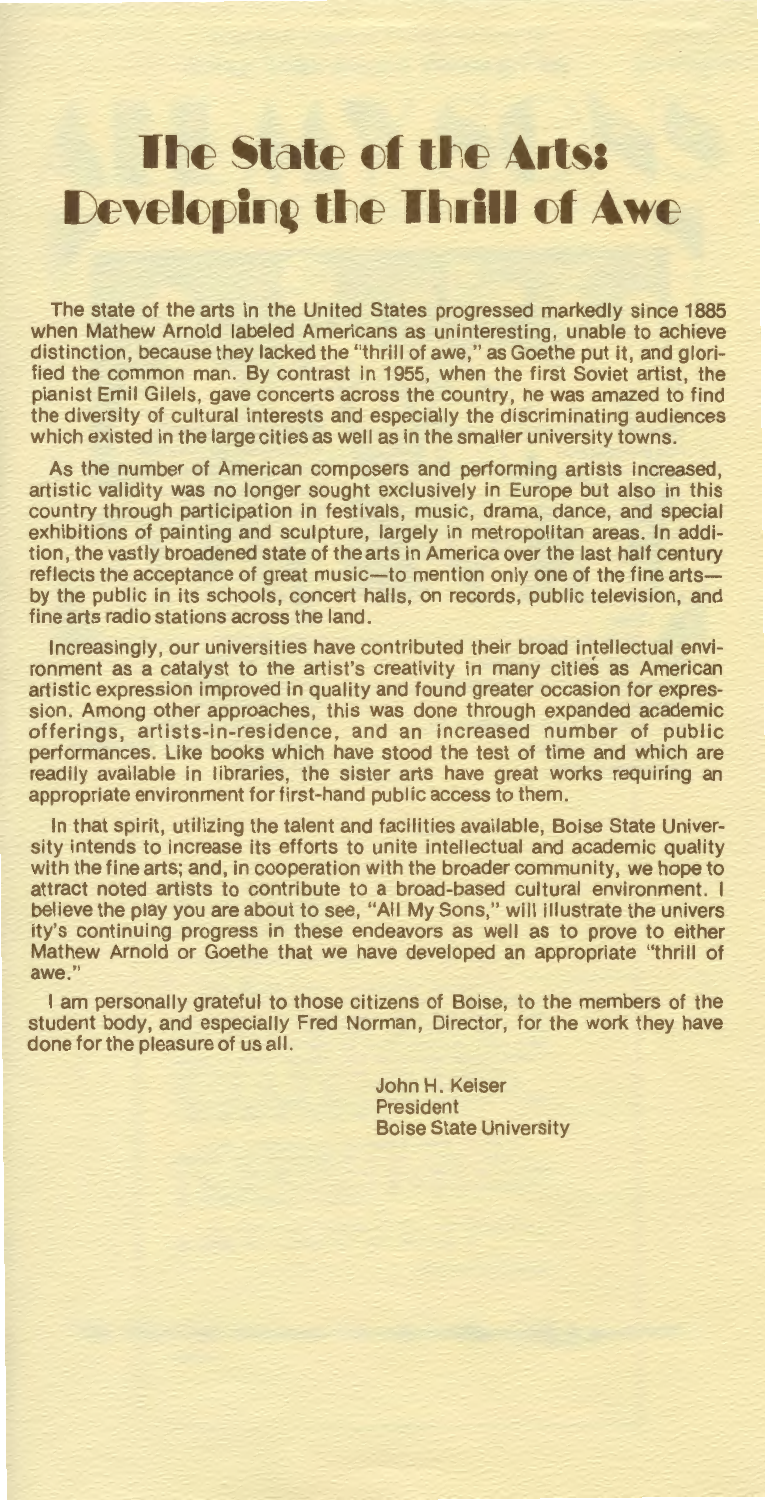

Director ................................................ .. Fred Norman Production Coordinator ................................. Arthur Albanese Production Advisor .......................................... Katie Stein





# Behind the Scenes:

| <b>Christopher Malarkey</b> |
|-----------------------------|
| <b>Connie King</b>          |
|                             |
| <b>Arthur Albanese</b>      |
| <b>Evelyn Wood</b>          |
|                             |
| <b>Patrick Thomason</b>     |
| <b>Glade Williams</b>       |
| <b>Bergie Bergeson</b>      |
| <b>Pat Cosgrove</b>         |
|                             |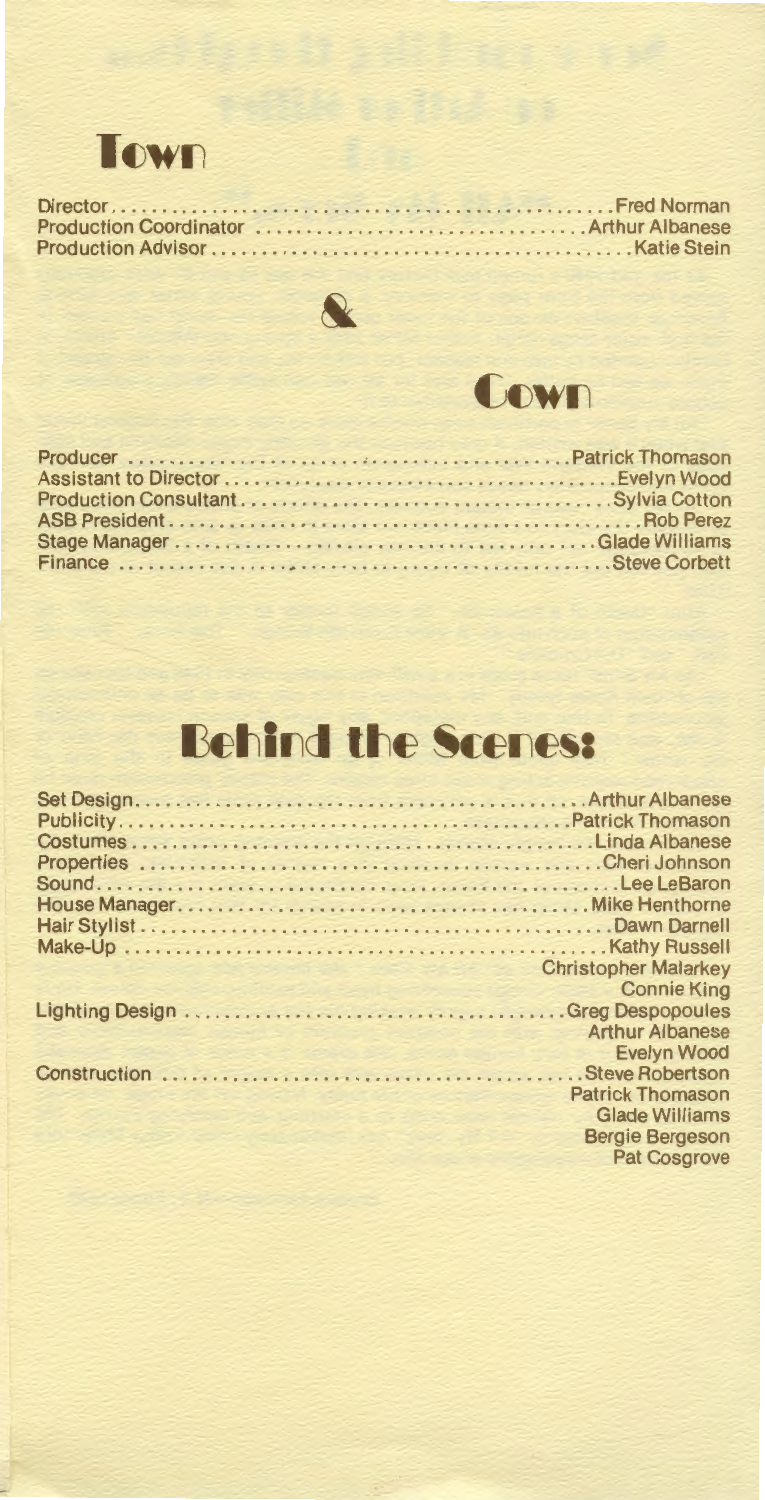#### **Some rambling thoughts... on Arthur Miller** and **••All My Sons."**

As the mid-1940's turned into history and the war to end all wars gradually moved from the front page to memory, a dynamic, young writer was turning American theatre into one of the most potent voices the world had known. In his first major stage script, Arthur Miller took a strong mid-Western American family-bonded by love and respect, but torn by lie, and drew out the strand of truth: we can be better. Once and for all, we can know there's a universe of people outside and we're responsible to it.

"All My Sons" is pertinent now, maybe more so than after the Second World War when it was written, if only because the grinding moral dilemma and ugliness of the VietNam War and indecorum of all of the "Watergates" is more ironic and desperately needs some kind of resolution.

"All My Sons" was an instant success. The efforts of critics a few years later to relegate the story to a time-piece war story in order to side-step the impact of its message not only led to another classic-"Death of a Salesman," but also pointed out the futility of trying to bury Miller in the casket of the mundane.

After "Death of a Salesman," he added further to his reputation with the presentation of such hits as "A View From the Bridge," "The Price," "After the Fall," and "The Crucible."

"All My Sons" takes place in a small mid-western city in 1946 and focuses on the affluent Keller family. "My intention in this play was to be as untheatrical as possible. To that end, any metaphor, any figure of speech however credible to me, was removed if it even slightly brought to consciousness the hand of the writer." This quote from Miller is an excellent guide to the kind of unadorned realistic acting these roles require. The actors' preparation must be full and accurate; all that is pertinent from the past must live meaningfully in the inner life of the characters.

To this day his insight stands. Through the ensuing years since 1947, the actions of men and women involved in a myriad of activities, very much analogous to those of Joe Keller, have continued to point out the inhumanity of man to man. Miller has always been in search for that highest truth ... The Dignity of Man.

"With the production of "All My Sons," the theatre has acquired a genuine genius. Arthur Miller brings something fresh and exciting into the drama. He is not just another playwright angrily shaking his fist at greed and unscrupulousness. He is dealing with the complex problem of human responsibility and dealing with it in very human terms. His drama is a piece of expert dramatic construction. He has woven his characters into a tangle of plot that springs naturally out of the circumstances of life today. Having set the stage, he drives the play along by natural crescendo to a startling and terrifying climax. The emphatic hit scored by "All My Sons" has immediately lifted Arthur Miller into the forefront of playwrights of our time."

Brooks Atkinson-N.Y. Times 1947